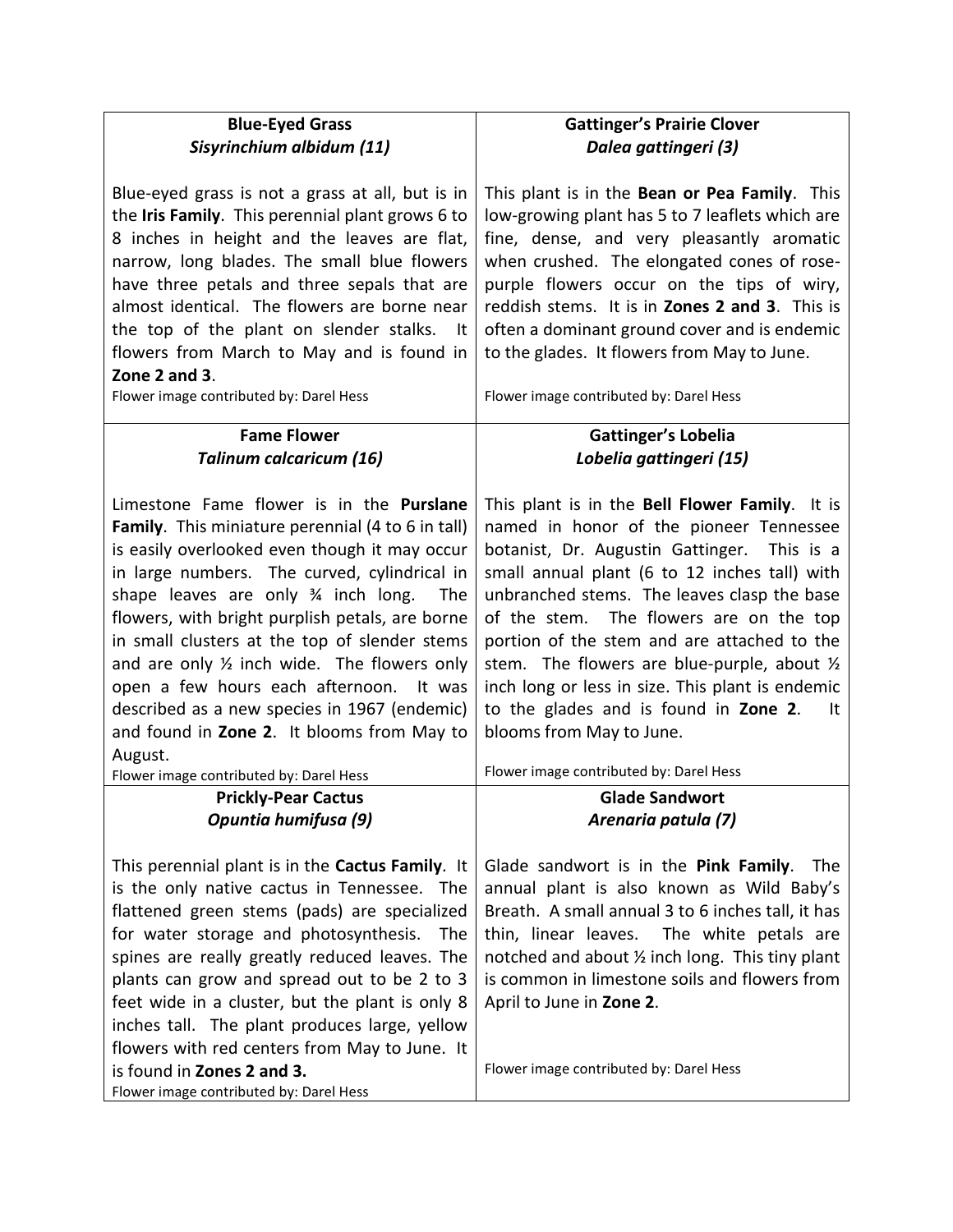| <b>Glade Savory</b>                                                                                                                                                                                                                                                                                                                                                                                                                                                                                                                                                                                                                          | <b>Nashville Breadroot</b>                                                                                                                                                                                                                                                                                                                                                                                                                                                                                                                             |
|----------------------------------------------------------------------------------------------------------------------------------------------------------------------------------------------------------------------------------------------------------------------------------------------------------------------------------------------------------------------------------------------------------------------------------------------------------------------------------------------------------------------------------------------------------------------------------------------------------------------------------------------|--------------------------------------------------------------------------------------------------------------------------------------------------------------------------------------------------------------------------------------------------------------------------------------------------------------------------------------------------------------------------------------------------------------------------------------------------------------------------------------------------------------------------------------------------------|
| Satureja glabella (25)                                                                                                                                                                                                                                                                                                                                                                                                                                                                                                                                                                                                                       | Pediomelium subacaulis (6)                                                                                                                                                                                                                                                                                                                                                                                                                                                                                                                             |
|                                                                                                                                                                                                                                                                                                                                                                                                                                                                                                                                                                                                                                              |                                                                                                                                                                                                                                                                                                                                                                                                                                                                                                                                                        |
| This perennial is a member of the <b>Mint Family</b> .<br>This perennial is only 3 to 4 inches tall. The<br>flower is small and delicate with a prominent<br>calyx (tube) and dark purple spots on the<br>corolla (petals). The leaves are smooth<br>(glabella means smooth). It is found in<br>limestone soils and is endemic to the Interior<br>Low Plateau. It is found in Zone 3 (grassy<br>glades) and flowers June to August. The well<br>known herb, basil, is in this same genus. A<br>useful way to identify members of the Mint<br>Family is to check the stem, most have square<br>stems. Flower image contributed by: Darel Hess | This plant is in the Bean or Pea Family. This<br>showy wildflower is about 6 inches tall and is<br>easily identified by its palmately compound<br>leaves (think of the palm of your hand) and<br>dense spectacular cluster of purplish-blue<br>flowers. Endemic to the glades, it is found in<br>Zone 3. It is called Breadroot because it has a<br>large tuber at the end of a thin root which is<br>very starchy and may have been used by<br>Native Americans for food. It flowers from<br>April to May.<br>Flower image contributed by: Darel Hess |
| <b>Missouri Evening Primrose</b>                                                                                                                                                                                                                                                                                                                                                                                                                                                                                                                                                                                                             | <b>Price's Wood Sorrel</b>                                                                                                                                                                                                                                                                                                                                                                                                                                                                                                                             |
| Oenothera macrocarpa (1)                                                                                                                                                                                                                                                                                                                                                                                                                                                                                                                                                                                                                     | Oxalis priceae (22)                                                                                                                                                                                                                                                                                                                                                                                                                                                                                                                                    |
|                                                                                                                                                                                                                                                                                                                                                                                                                                                                                                                                                                                                                                              |                                                                                                                                                                                                                                                                                                                                                                                                                                                                                                                                                        |
| This showy, low-sprawling perennial plant is<br>from the Evening Primrose Family. It has<br>flowers that may measure up to 5 inches<br>across. Leaves are narrow and may grow up to<br>6 inches long. They often have a silvery look<br>because of the numerous tiny hairs. Blooms<br>may be seen in late spring (May to June). Seed<br>pods are up to 3 inches long with four wing-<br>like parts. It is found in Zone 2 of cedar glades.<br>East of the Mississippi River, it is found only in<br>Rutherford County, Tennessee.<br>Flower image contributed by: Darel Hess                                                                 | A member of the Wood Sorrel Family, this<br>perennial has leaves typical of the genus<br>(resemble showy clover leaves). The flowers<br>are yellow with red spots at the base of the<br>petals; they are $\frac{1}{2}$ inch wide. This plant is<br>endemic to cedar glades and is found in Zone<br>2. The genus name indicates the presence of<br>oxalic acid, which makes the shamrock -<br>shaped leaves taste sour. It flowers April to<br>May.<br>Flower image contributed by: Darel Hess                                                          |
| <b>Stonecrop</b>                                                                                                                                                                                                                                                                                                                                                                                                                                                                                                                                                                                                                             | <b>Sunnybell Lily</b>                                                                                                                                                                                                                                                                                                                                                                                                                                                                                                                                  |
| Sedum pulchellum (27)                                                                                                                                                                                                                                                                                                                                                                                                                                                                                                                                                                                                                        | <b>Schoenolirion croceum (19)</b>                                                                                                                                                                                                                                                                                                                                                                                                                                                                                                                      |
| Known as Limestone Stonecrop, this annual                                                                                                                                                                                                                                                                                                                                                                                                                                                                                                                                                                                                    | This plant is in the Lily Family. The flower has                                                                                                                                                                                                                                                                                                                                                                                                                                                                                                       |
| plant is a member of the Orpine Family. This                                                                                                                                                                                                                                                                                                                                                                                                                                                                                                                                                                                                 | beautiful yellow petals and green leaves                                                                                                                                                                                                                                                                                                                                                                                                                                                                                                               |
| is a low growing plant (3 inches tall) with                                                                                                                                                                                                                                                                                                                                                                                                                                                                                                                                                                                                  | coming from the base of the plant. The leaves                                                                                                                                                                                                                                                                                                                                                                                                                                                                                                          |
| succulent leaves. The tiny white-to-pink                                                                                                                                                                                                                                                                                                                                                                                                                                                                                                                                                                                                     | are 15-24 inches long. It is found in Zones 2                                                                                                                                                                                                                                                                                                                                                                                                                                                                                                          |
| flowers are arranged on 3 to 7 curved                                                                                                                                                                                                                                                                                                                                                                                                                                                                                                                                                                                                        | and 3, always near water that stands in spring.                                                                                                                                                                                                                                                                                                                                                                                                                                                                                                        |
| branches. The leaves are narrow (1/4 inch                                                                                                                                                                                                                                                                                                                                                                                                                                                                                                                                                                                                    | It is an endangered plant and protected by                                                                                                                                                                                                                                                                                                                                                                                                                                                                                                             |
| wide) and cylindrical. The plants form a mat                                                                                                                                                                                                                                                                                                                                                                                                                                                                                                                                                                                                 | law.<br>Interstate<br>construction<br>state<br>-in                                                                                                                                                                                                                                                                                                                                                                                                                                                                                                     |
| on thin soil over limestone rock. It is found in                                                                                                                                                                                                                                                                                                                                                                                                                                                                                                                                                                                             | Tennessee was rerouted<br>around a rare                                                                                                                                                                                                                                                                                                                                                                                                                                                                                                                |
| Zone 2 and flowers from May to June.<br>Flower image contributed by: Darel Hess                                                                                                                                                                                                                                                                                                                                                                                                                                                                                                                                                              | population of sunnybells. It blooms April to<br>May.<br>Flower image contributed by: Darel Hess                                                                                                                                                                                                                                                                                                                                                                                                                                                        |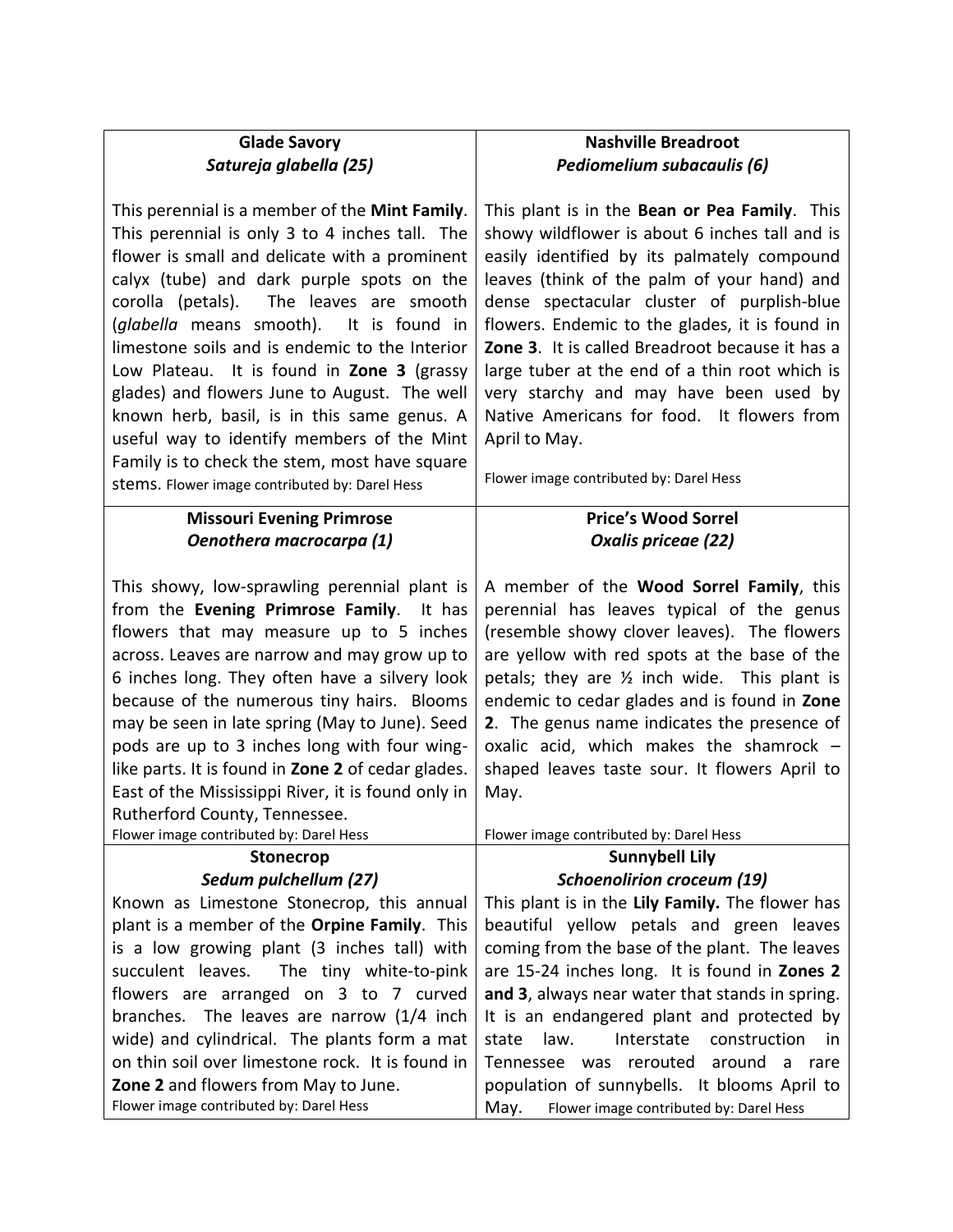The number in parentheses to the right of each Latin flower name corresponds to the number on the color photograph of the flower. For example, Pyne's Ground Plum is number 10; the color photograph also has a number 10. The reason the names are not listed on the flower cards is to encourage student observation of the flower.

The photographs have limitations in that the entire plant can't be viewed and key structures may be difficult to see. Use the flower cards in combination with the description cards, the flower guide – *Flatrock Glades: The Cedar Glade Plant Guide for Elementary Students*, and other resources to learn about these beautiful plants.

### **Pyne's Ground Plum** *Astragalus bibullatus (10)*

Pyne's Ground Plum is in the **Pea Family**. It grows very close to the ground, it is only about 3 inches tall. The very short stems (1 to 3 inches) have clover-like leaves. The flowers look like tiny pea flowers and are purple-blue in color. The fruit is a fleshy pod that is red above and yellow below. Protected by law, the plant is endemic to Rutherford County, Tennessee. It was discovered as a new species in the early 1980's by a local botanist, Milo Pyne. It blooms from April to May and is found in **Zone 3 or 4.**

Flower image contributed by: Darel Hess

## **Shrubby St. John's Wort** *Hypericum frondosum (23)*

This perennial plant is the **St. John's Wort Family**. It is a shrub with opposite leaves. It grows 3 – 4 feet in height. The flowers have five distinctive yellow petals and numerous stamens in the center. The leaves have characteristic tiny, translucent spots. This plant is in a group of plants with current medicinal applications as antidepressants. It flowers from July to August and is found in **Zone 4**. Flower image contributed by: Darel Hess

# FLOWER CARD DESCRIPTIONS

### **Tennessee Coneflower** *Echinacea tennesseensis (20)*

This perennial plant is in the **Sunflower Family**. Thought to be extinct in the 1960s, it was found in a small glade in Rutherford County, Tennessee in 1968. It is listed as a federally endangered species and is endemic to the glades. This plant is about 18 inches tall. The disk flowers in the center are dark brown and spiky to touch. The ray petals are purple-pink and very narrow. The flower looks like an umbrella that has been turned inside out, the ray petals are bent forward, just the opposite of all other coneflowers. It flowers from May to October. It is found in **Zone 3**. Flower image by: Darel Hess

#### **Glade Cress or Nashville Mustard** *Leavenworthia spp. (24)*

The Glade Cress or Nashville Mustard is in the **Mustard Family**. The fragrant flowers are on solitary stalks separate from the small, rounded, basal leaves; the white and yellow petals are notched. The plant grows to be 2 – 3 inches tall. It is found in **Zone 2** and is endemic to the glades in the Central Basin of Tennessee. It is an annual that flowers from February to May. Another form (variety) of this plant has all yellow flowers. Flower image contributed by: Darel Hess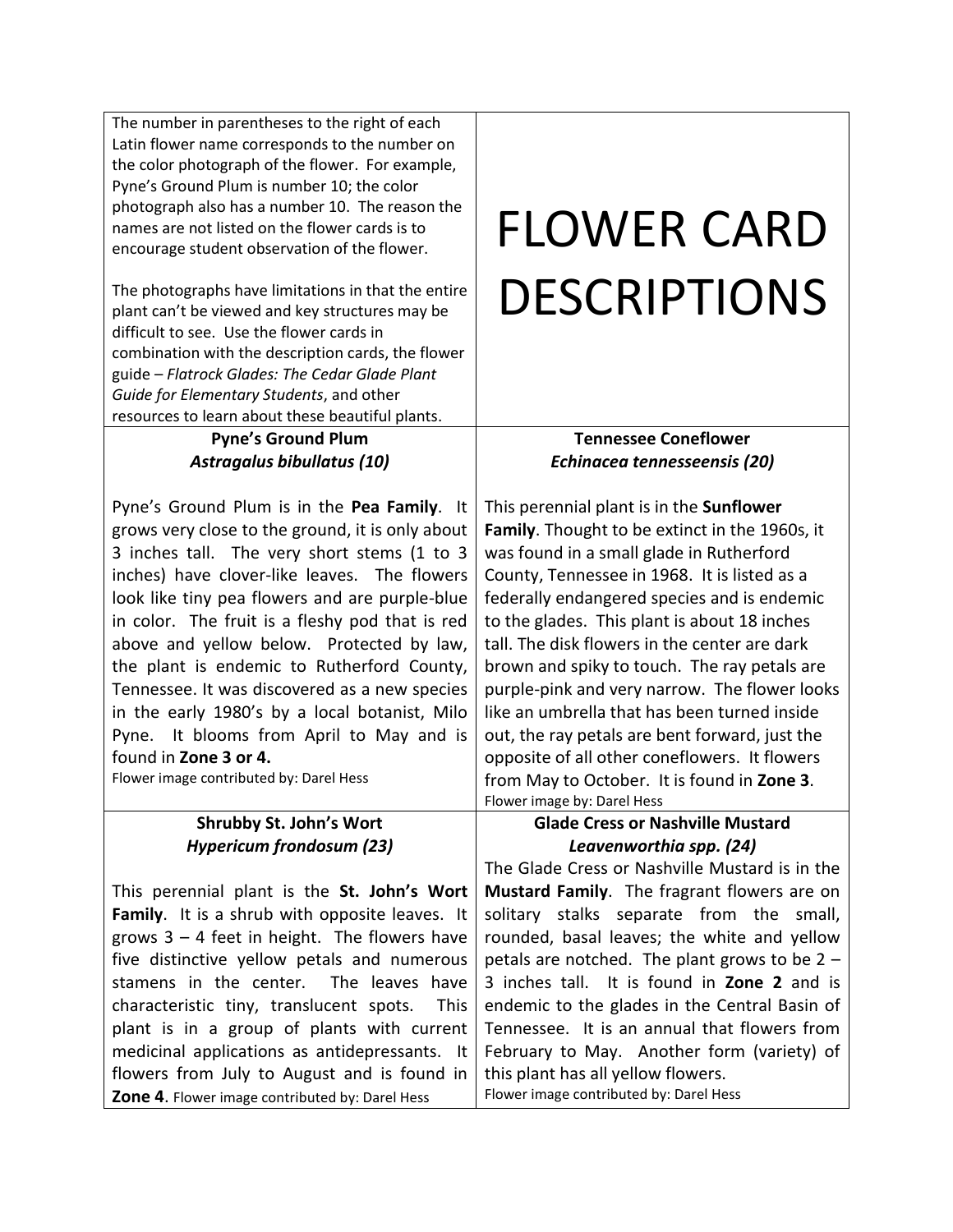| <b>Tennessee Milk Vetch</b>                                                                                                                                                                                                                  | <b>Shooting Star</b>                                                                                                                                                                                                                           |
|----------------------------------------------------------------------------------------------------------------------------------------------------------------------------------------------------------------------------------------------|------------------------------------------------------------------------------------------------------------------------------------------------------------------------------------------------------------------------------------------------|
| Astragalus tennesseensis (21)                                                                                                                                                                                                                | Dodecatheon meadia (18)                                                                                                                                                                                                                        |
|                                                                                                                                                                                                                                              |                                                                                                                                                                                                                                                |
| This perennial plant is in the Bean or Pea<br>Family. It is a low-growing plant that grows 4<br>to 16 inches tall. The compound leaves and<br>flowers are covered with small, soft hairs. The<br>yellowish-white flowers are pea-like<br>and | The shooting star is a perennial plant in the<br>Primrose Family. The unusual flowers look<br>like rockets. Five petals are swept back and<br>are usually white (sometimes pink).<br><b>The</b><br>flowers are on a stalk 15 - 25 inches tall. |
| clustered at the end of the stalk; it blooms                                                                                                                                                                                                 | Smooth, oval-shaped leaves form a rosette at                                                                                                                                                                                                   |
| from April to May. The fruits are yellow hairy<br>pads, the size of peanuts that lay on the                                                                                                                                                  | the base of the flower stalk. This plant flowers<br>from April to June. Some botanists recognize                                                                                                                                               |
| ground. Young Tennessee Milk Vetch plants                                                                                                                                                                                                    | two ecotypes; one type occurs in full sun                                                                                                                                                                                                      |
| that lack fine hairs and flowers resemble                                                                                                                                                                                                    | (Zone 3) and others occur in the shade of                                                                                                                                                                                                      |
| Pyne's Ground Plum. Both of these plants are                                                                                                                                                                                                 | shrubs or trees (Zones 4 and 5).                                                                                                                                                                                                               |
| endemic to the glades. It is found in Zone 3.                                                                                                                                                                                                |                                                                                                                                                                                                                                                |
| Flower image contributed by: Darel Hess                                                                                                                                                                                                      | Flower image contributed by: Darel Hess                                                                                                                                                                                                        |
| <b>Glade or Prairie Larkspur</b>                                                                                                                                                                                                             | <b>Yellow Stargrass</b>                                                                                                                                                                                                                        |
| Delphinium carolinianum (2)                                                                                                                                                                                                                  | Hypoxis hirsuta (26)                                                                                                                                                                                                                           |
|                                                                                                                                                                                                                                              |                                                                                                                                                                                                                                                |
| This perennial plant is in the <b>Buttercup Family</b> .                                                                                                                                                                                     | Yellow Stargrass is a perennial plant that looks                                                                                                                                                                                               |
| The name Larkspur refers to the single spur                                                                                                                                                                                                  | like grass when it is not in flower. It is in the                                                                                                                                                                                              |
| formed by one of the five sepals (they                                                                                                                                                                                                       | Amaryllis Family, and the plant grows from an                                                                                                                                                                                                  |
| resemble petals). The 34 inch long flowers are                                                                                                                                                                                               | onion-like structure called a corm. It is 3 to 6                                                                                                                                                                                               |
| usually off white or white with pink or mauve                                                                                                                                                                                                | inches tall, with hairy, grass-like leaves. The                                                                                                                                                                                                |
| spurs and are clustered along the upper                                                                                                                                                                                                      | pretty star-shaped yellow flowers occur in                                                                                                                                                                                                     |
| portion of the stem. The plant is 3 to 4 feet                                                                                                                                                                                                | clusters of three or more; there are three                                                                                                                                                                                                     |
| tall. The deeply dissected leaves are at the                                                                                                                                                                                                 | petals and three sepals, giving the flowers                                                                                                                                                                                                    |
| base of the stem. This endemic plant is found                                                                                                                                                                                                | their star-like appearance. It occurs in Zone 3                                                                                                                                                                                                |
| in Zones 2 and 3 and flowers from May to July.                                                                                                                                                                                               | of the glades and flowers from April to May.                                                                                                                                                                                                   |
| Flower image contributed by: Steve Baskauf                                                                                                                                                                                                   | Flower image contributed by: Darel Hess                                                                                                                                                                                                        |
| <b>Wild Petunia</b>                                                                                                                                                                                                                          | <b>Hoary Puccoon</b>                                                                                                                                                                                                                           |
| <b>Ruellia humilis (5)</b>                                                                                                                                                                                                                   | Lithospermum canescens (13)                                                                                                                                                                                                                    |
|                                                                                                                                                                                                                                              |                                                                                                                                                                                                                                                |
| Wild Petunia is in the Acanthus Family. It                                                                                                                                                                                                   | This plant is in the <b>Borage Family</b> .<br>It is a                                                                                                                                                                                         |
| grows to be 6 to 12 inches tall. This perennial                                                                                                                                                                                              | perennial with alternate leaves. It has up to                                                                                                                                                                                                  |
| plant has opposite leaves and blue violet                                                                                                                                                                                                    | five unbranched stems $4 - 16$ inches long. The                                                                                                                                                                                                |
| trumpet-like flowers on 1 to 2-foot trailing                                                                                                                                                                                                 | flowers are showy, orange to golden yellow, 1/2                                                                                                                                                                                                |
| stalks. The flower has a long tube and five                                                                                                                                                                                                  | inch wide or less, and five lobed.<br><b>Native</b>                                                                                                                                                                                            |
| lobe-like petals. The flowers are fragrant and                                                                                                                                                                                               | American used the flowers as a source of                                                                                                                                                                                                       |
| the plant is common to glades. It flowers from                                                                                                                                                                                               | yellow dye ("puccoon" is their word for dye). It                                                                                                                                                                                               |
| May to October and is found in Zone 2 and 3.                                                                                                                                                                                                 | flowers in April and may and is found in the                                                                                                                                                                                                   |
|                                                                                                                                                                                                                                              | open rocky areas in Zones 2 and 3.                                                                                                                                                                                                             |
| Flower image contributed by: David Duhl                                                                                                                                                                                                      | Flower image contributed by: Darel Hess                                                                                                                                                                                                        |
|                                                                                                                                                                                                                                              |                                                                                                                                                                                                                                                |